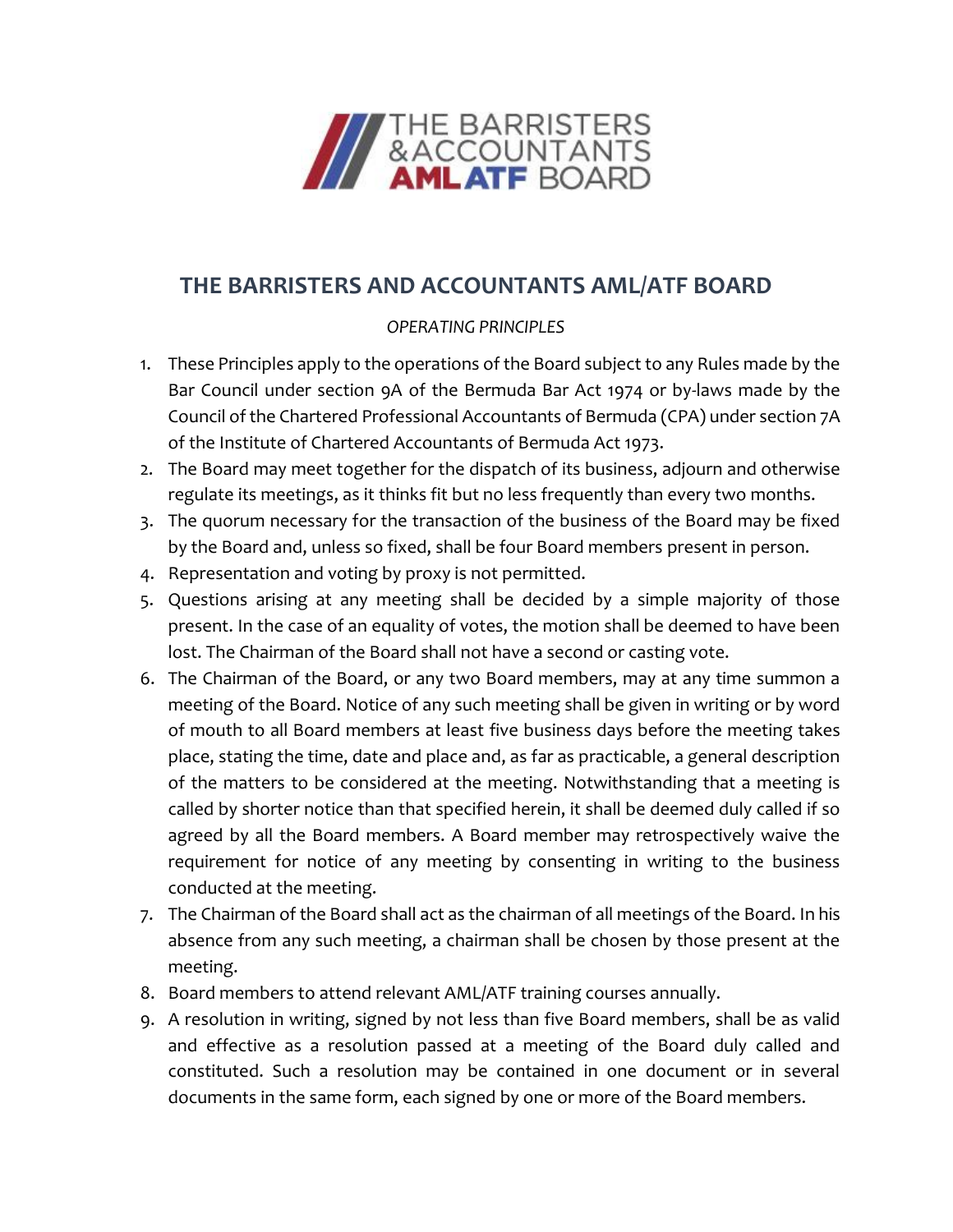- 10. A meeting of the Board may be held by means of such telephone, electronic or other facilities as permit all Board members participating in the meeting to communicate with each other simultaneously and instantaneously and participation in such a meeting shall constitute presence in person at such meeting.
- 11. The Board may delegate any of its powers to committees consisting of two or more of the members of the Board, but every such committee shall conform to such directions as the full Board shall impose on it and shall conduct itself according to the Operating Principles.
- 12. The Board may from time to time appoint an individual person to act as the Secretary to the Board and, for the avoidance of doubt, the Supervisor for the time being may be appointed to act in that capacity. The Secretary shall be responsible for, amongst other things, the convening of meetings of the Board and the recording of the proceedings at such meetings.
- 13. The Board shall from time to time appoint a suitably qualified individual person (who may be the Chairman of the Board) to be the accountant to the Board, whose responsibilities shall include the maintenance of proper statements of the financial affairs of the Board, the preparation of estimates of annual expenditure on operations and arranging for the preparation of audited annual financial statements.
- 14. The Board shall from time to time appoint an individual person (who shall be a chartered professional accountant independent of any regulated professional firm or the Auditor General) to be the auditor of the annual financial statements of the Board.
- 15. The Board may from time to time outsource services to independent qualified service providers.
- 16. The Board shall not disclose and shall keep fully confidential (unless required to disclose by law, or as purely statistical information) all information of any nature which it receives from a registered firm, and whether regarding the firm, its business or any of its owners, controllers, directors or senior executives. The Board shall ensure that the Supervisor, the supervisory staff and any third party which might be engaged by the Board from time to time likewise maintains full confidentiality in respect of all information collected by them during the course of registration of a firm or its subsequent supervision, or during the fulfilment of any third-party contract.
- 17. The expression "in writing", when used herein, shall include transmission by email or fax.
- 18. These Principles shall be reviewed annually and may be revoked, amended or added to at any time by resolution of the Board together with Bar Council and CPA.